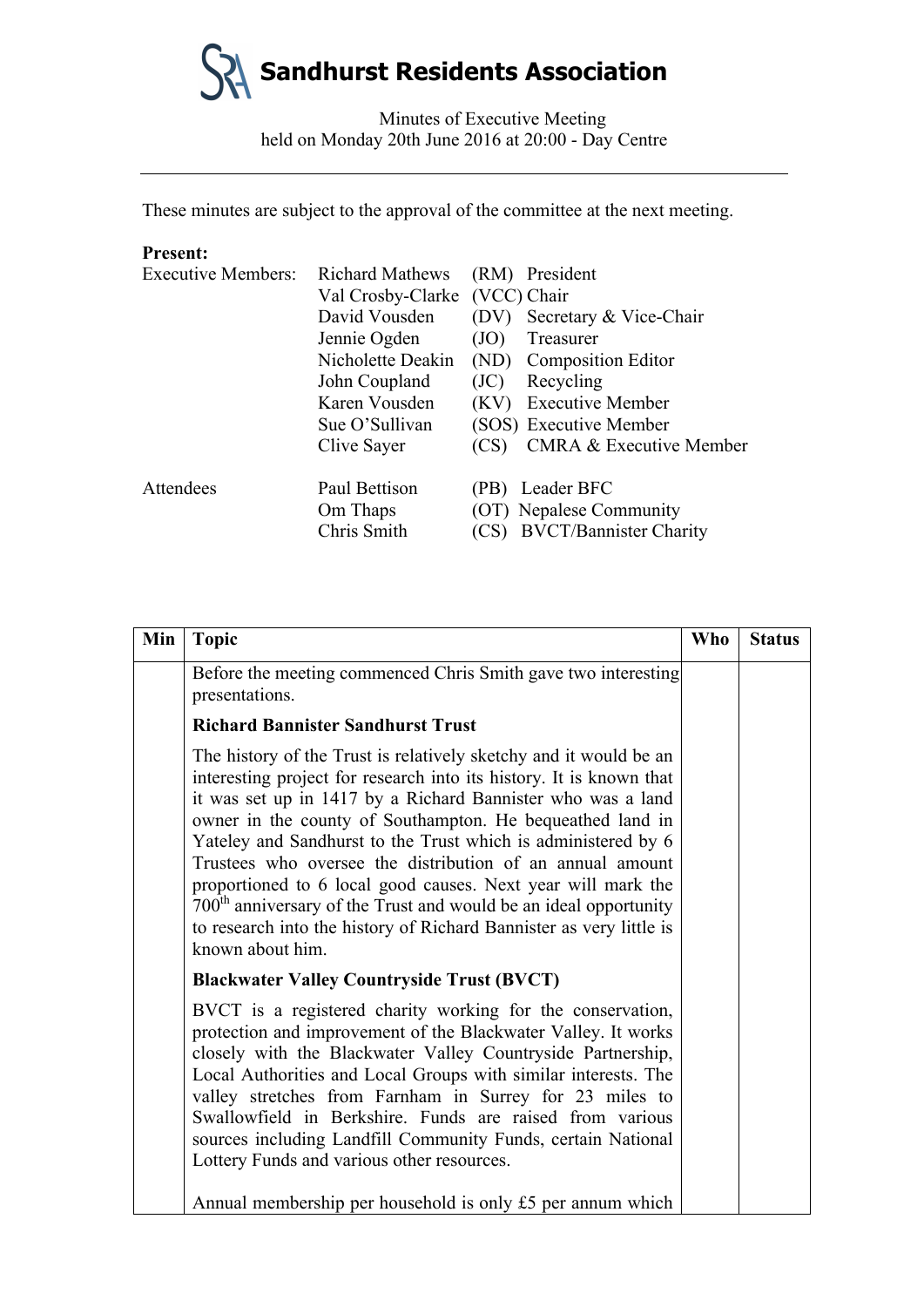# Minutes of Executive Meeting held on Monday 20th June 2016 at 20:00 - Day Centre

| Min            | <b>Topic</b>                                                                                                                                                                                                                                                                                                                        | <b>Who</b> | <b>Status</b> |
|----------------|-------------------------------------------------------------------------------------------------------------------------------------------------------------------------------------------------------------------------------------------------------------------------------------------------------------------------------------|------------|---------------|
|                | entitles members to a variety of activities and informative<br>newsletters. Corporate and Group memberships such as the<br>SRA are also available and provide an important income<br>stream.                                                                                                                                        |            |               |
|                | Because of the pressures on Local Authority budgets income<br>from this source is likely to be reduced and so BVCT is likely to<br>rely more and more on public financial support and as a result<br>householders' support is becoming increasingly important to<br>maintain its ability to be a guardian of the Blackwater Valley. |            |               |
| $\mathbf{1}$   | <b>Apologies/Absent</b>                                                                                                                                                                                                                                                                                                             |            |               |
|                | Linda Rose, Michael Weston, Diane Wilson                                                                                                                                                                                                                                                                                            |            |               |
| $\overline{2}$ | <b>Accuracy of Minutes of Previous Meeting</b>                                                                                                                                                                                                                                                                                      |            |               |
|                | For the record, it was agreed that the last minutes were<br>otherwise a true record of the meeting held on 20th May 2016.                                                                                                                                                                                                           |            |               |
| $\mathbf{3}$   | <b>Matters Arising</b>                                                                                                                                                                                                                                                                                                              |            |               |
|                | Feb 15                                                                                                                                                                                                                                                                                                                              |            |               |
|                | <b>11a:</b> Flooding on Shepherds Meadow Path                                                                                                                                                                                                                                                                                       |            |               |
|                | The path is still very bad, with three areas where the water has<br>been around 6" deep. It was agreed that DV would write to the<br>rangers at BFC.                                                                                                                                                                                | <b>DV</b>  | $c$ /fwd      |
|                | <b>Nov 15</b>                                                                                                                                                                                                                                                                                                                       |            |               |
|                | 11d: Land off Alford Close                                                                                                                                                                                                                                                                                                          |            |               |
|                | No response from the Environment Agency. DV to chase up.                                                                                                                                                                                                                                                                            | DV         | $c$ /fwd      |
|                | <b>Feb 16</b>                                                                                                                                                                                                                                                                                                                       |            |               |
|                | 10a: Footpath between Harvard & Oxford Roads                                                                                                                                                                                                                                                                                        |            |               |
|                | No response yet. DV to chase up.                                                                                                                                                                                                                                                                                                    | <b>DV</b>  | $c$ /fwd      |
|                | <b>Mar 16</b>                                                                                                                                                                                                                                                                                                                       |            |               |
|                | 11a: Nepalese Contact                                                                                                                                                                                                                                                                                                               |            |               |
|                | We were pleased to welcome Om Thaps to the meeting                                                                                                                                                                                                                                                                                  | <b>VCC</b> | <b>Closed</b> |
|                | 11b: Bags for magazine deliveries                                                                                                                                                                                                                                                                                                   |            |               |
|                | Various options were being tried out.                                                                                                                                                                                                                                                                                               | <b>ND</b>  | <b>Closed</b> |
|                |                                                                                                                                                                                                                                                                                                                                     |            |               |
|                |                                                                                                                                                                                                                                                                                                                                     |            |               |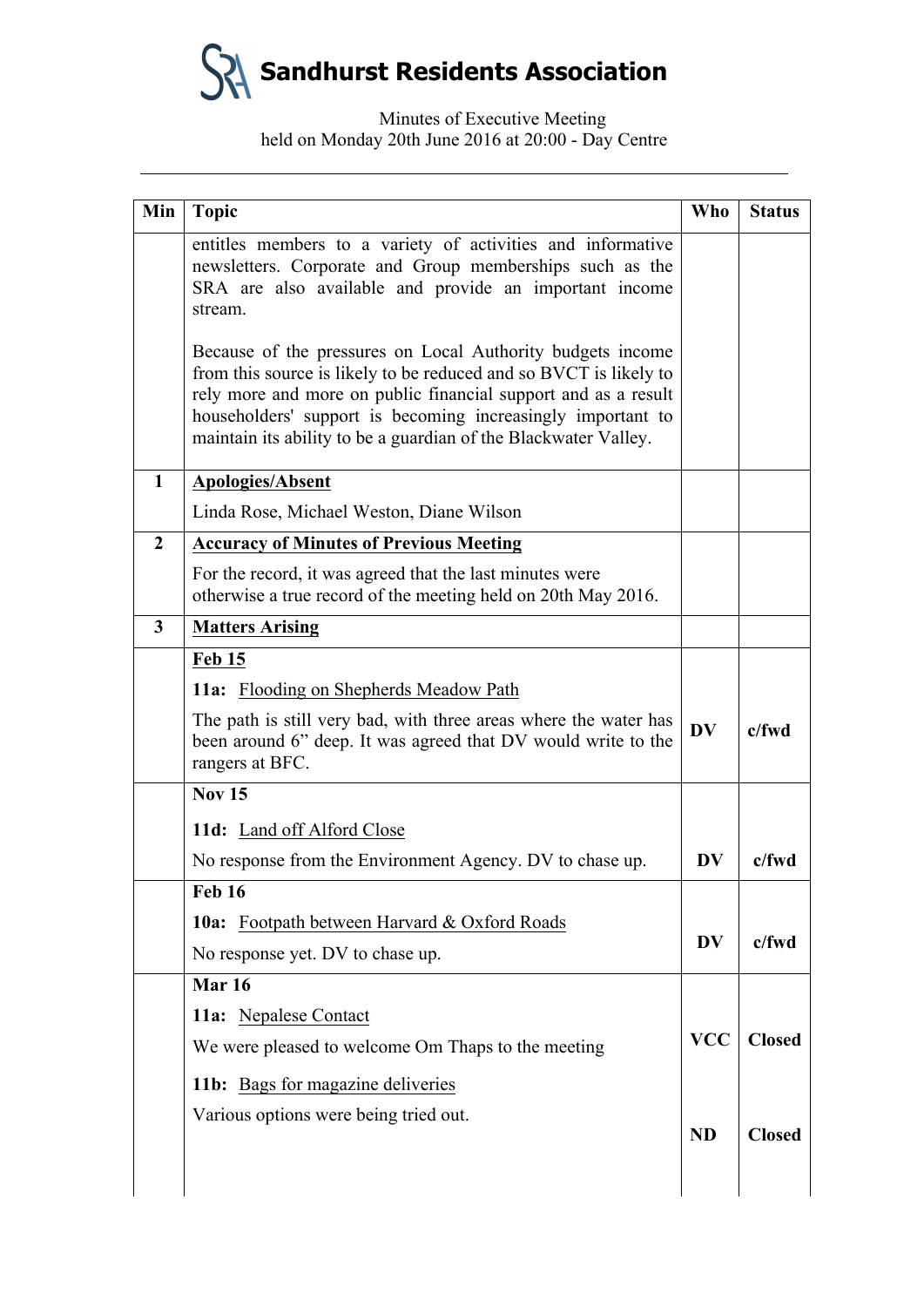# Minutes of Executive Meeting held on Monday 20th June 2016 at 20:00 - Day Centre

| Min | <b>Topic</b>                                                                                                                                                                                                                                                                                   |  | <b>Who</b>                        | <b>Status</b> |
|-----|------------------------------------------------------------------------------------------------------------------------------------------------------------------------------------------------------------------------------------------------------------------------------------------------|--|-----------------------------------|---------------|
|     | <u>Apr 16</u>                                                                                                                                                                                                                                                                                  |  |                                   |               |
|     | 11a: Day Centre Use                                                                                                                                                                                                                                                                            |  |                                   |               |
|     | DV had discussed with the Day Centre committee and they<br>would prefer donations rather than rent for the room.                                                                                                                                                                               |  | $\overline{\mathbf{D}}\mathbf{V}$ | <b>Closed</b> |
|     | 11b: Magazine article                                                                                                                                                                                                                                                                          |  |                                   |               |
|     | An article in the magazine to be written to detail restrictions on<br>times when noise with building works are not allowed.                                                                                                                                                                    |  | <b>MW</b>                         | $c$ /fwd      |
|     | 11d: BVCT                                                                                                                                                                                                                                                                                      |  |                                   |               |
|     | See opening paragraph.                                                                                                                                                                                                                                                                         |  | <b>VCC</b>                        | <b>Closed</b> |
|     | <b>May 16</b>                                                                                                                                                                                                                                                                                  |  |                                   |               |
|     | Website<br>7a:                                                                                                                                                                                                                                                                                 |  |                                   |               |
|     | DW will contact DV to finalise the handover and set up a<br>meeting with the team at Sandhurst School.                                                                                                                                                                                         |  | <b>DW</b>                         | $c$ /fwd      |
|     | Recycling<br><b>8a:</b>                                                                                                                                                                                                                                                                        |  |                                   |               |
|     | Paul Bettison provided two dates for optional dates for a visit to<br>the recycling facility near Heathrow. No one was available for<br>$29th$ June 2016 but SOS, JC, CS and JO indicated that they<br>would go to an alternative visit on 22 <sup>nd</sup> July 2016. VCC to<br>confirm to PB |  | <b>VCC</b>                        | c/fwd         |
|     | 11c<br>Cemetery and Crematorium                                                                                                                                                                                                                                                                |  |                                   |               |
|     | Paul Bettison arranged a visit to the Crematorium on Saturday<br>$4TH$ June, at 10:30, which was attended a group of people<br>including several of the committee. It was an interesting and<br>informative morning, made more so by the enthusiasm of the<br>manager, Linda Gizzie.           |  | <b>ALL</b>                        | <b>Closed</b> |
| 4   | <b>Treasurer's Report</b>                                                                                                                                                                                                                                                                      |  |                                   |               |
|     | <b>Current Account</b><br>£10,161.09                                                                                                                                                                                                                                                           |  |                                   |               |
|     | Reserve Account<br>£29,905.42                                                                                                                                                                                                                                                                  |  |                                   |               |
|     | £40,066.51<br><b>Total</b>                                                                                                                                                                                                                                                                     |  |                                   |               |
|     | The accounts were approved for presentation at the AGM.                                                                                                                                                                                                                                        |  |                                   |               |
| 5   | <b>Donations</b>                                                                                                                                                                                                                                                                               |  |                                   |               |
|     | Sandhurst Day Centre had put forward a proposal for a donation<br>of $£800$ toward a total cost of £1,200 for replacing and<br>renewing shop fittings at the Day Centre Shop. The committee                                                                                                    |  |                                   |               |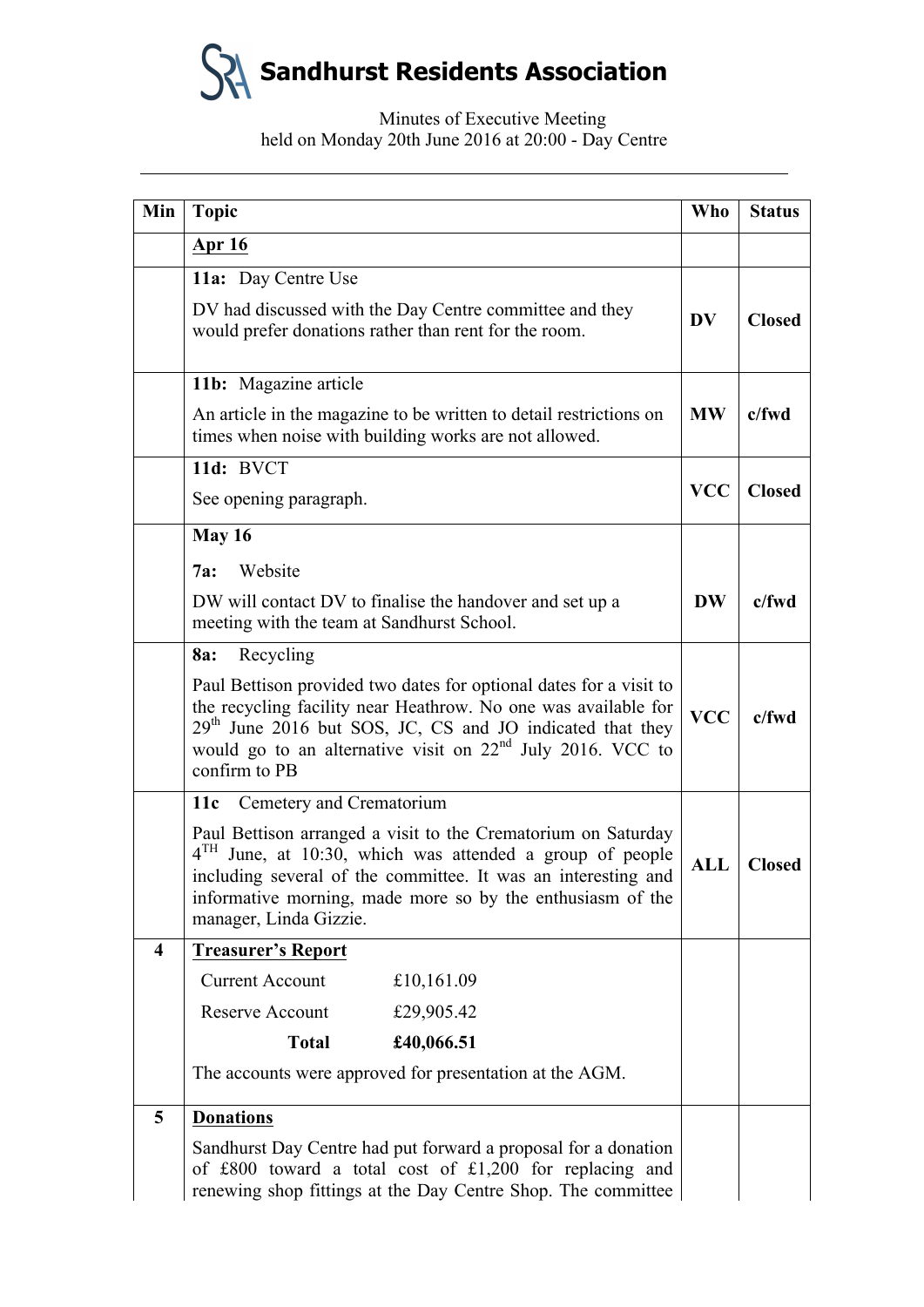# Minutes of Executive Meeting held on Monday 20th June 2016 at 20:00 - Day Centre

| Min            | <b>Topic</b>                                                                                                                                                                                                               | Who       | <b>Status</b> |
|----------------|----------------------------------------------------------------------------------------------------------------------------------------------------------------------------------------------------------------------------|-----------|---------------|
|                | agreed and it was proposed by CS and seconded by KV.                                                                                                                                                                       |           |               |
| 6              | <b>Magazine</b>                                                                                                                                                                                                            |           |               |
| <b>6a</b>      | One payment is still outstanding for advertisements. Owing to a<br>mix up with the various payments from BFC this was not<br>resolved before the magazine had to go to press, but will be<br>sorted out by the next issue. | <b>LR</b> | c/fwd         |
| $\overline{7}$ | Website                                                                                                                                                                                                                    |           |               |
|                | Nothing to report. See matters arising                                                                                                                                                                                     |           |               |
| 8              | <b>Recycling</b>                                                                                                                                                                                                           |           |               |
|                | Nothing to report. See matters arising                                                                                                                                                                                     |           |               |
| 9              | <b>Projects</b>                                                                                                                                                                                                            |           |               |
|                | Nothing to report                                                                                                                                                                                                          |           |               |
| 10             | <b>Planning</b>                                                                                                                                                                                                            |           |               |
|                | Nothing to report.                                                                                                                                                                                                         |           |               |
| 11             | AOB:                                                                                                                                                                                                                       |           |               |
|                | All current officers indicated that they were willing to re-stand<br>at the AGM                                                                                                                                            |           |               |
|                | The revised constitutions was agreed and proposed by RM and<br>seconded by SOS. Thanks were extended to the sub-committee<br>for all the work they had put in on this project.                                             |           |               |
|                | The meeting closed at 22:10                                                                                                                                                                                                |           |               |